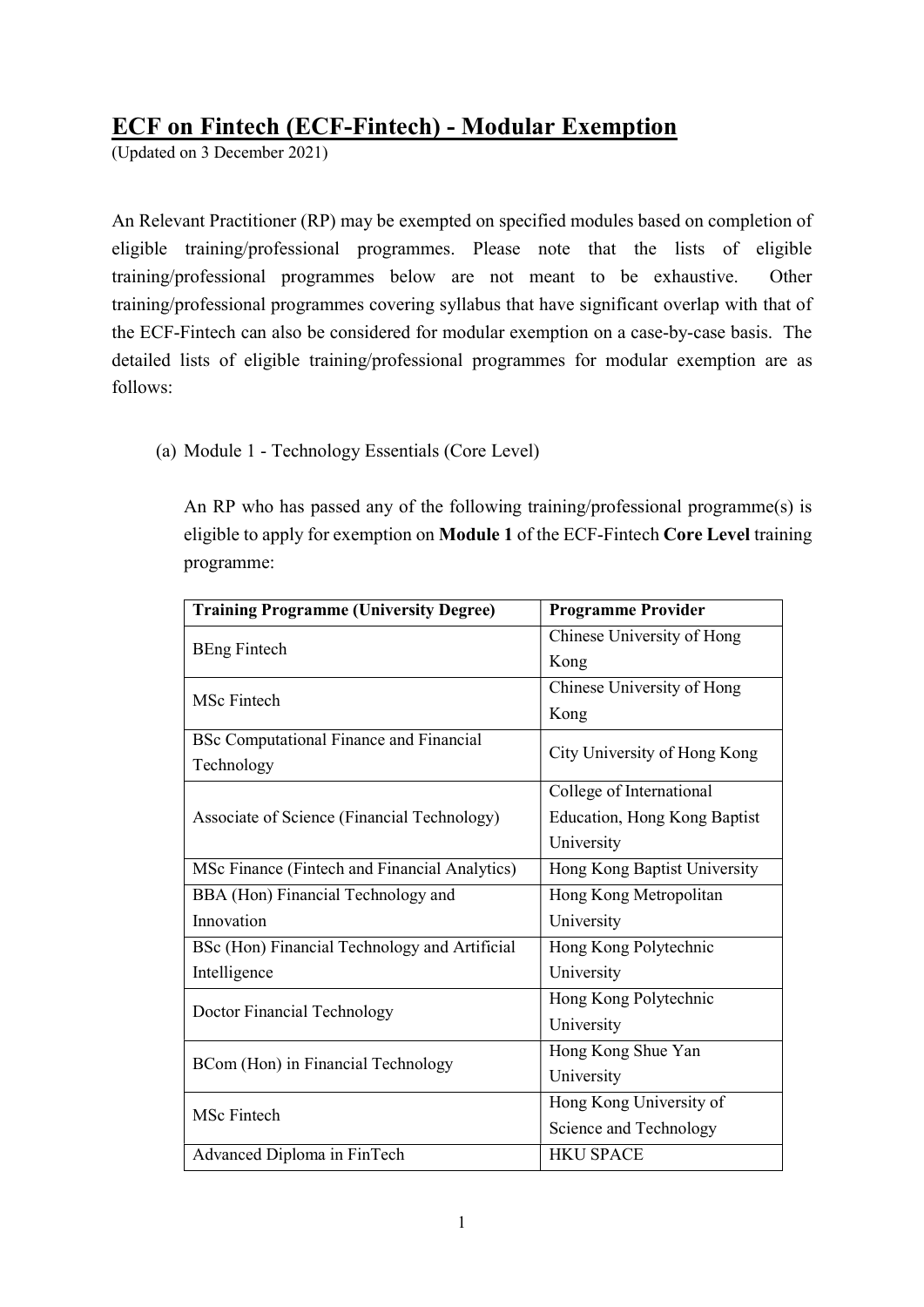| Executive Certificate in FinTech               | <b>HKU SPACE</b>        |
|------------------------------------------------|-------------------------|
| Executive Certificate in Banking and Financial | <b>HKU SPACE</b>        |
| Technology                                     |                         |
| <b>BASc Financial Technology</b>               | University of Hong Kong |
| MSc Fintech                                    | University of Hong Kong |
| MSc Financial Technology and Data Analytics    | University of Hong Kong |

| <b>Training Programme (Online Courses)</b>        | <b>Programme Provider</b> |
|---------------------------------------------------|---------------------------|
| Harvard Fintech Online Short Course with          | <b>Harvard University</b> |
| Harvard VPAL Premier Certificate                  |                           |
| FinTech: Finance Industry Transformation and      | Hong Kong University of   |
| Regulation Specialization of Coursera             | Science and Technology    |
| Fintech: Innovation and Transformation in         | National University of    |
| <b>Financial Services</b>                         | Singapore                 |
| The Future of Finance Professional Certificate of | University of Texas       |
| edX                                               |                           |

| <b>Professional Programme</b>                 | <b>Programme Provider</b>            |
|-----------------------------------------------|--------------------------------------|
|                                               | Shenzhen Fintech Association,        |
| Shenzhen-Hong Kong-Macau Fintech              | <b>Chinese Financial Association</b> |
| Professional Programme Level 1                | of Hong Kong, and Macau              |
|                                               | Institute of Financial Services      |
| Certificate in Finance and Technology Level 1 | Institute of Financial               |
|                                               | Technologists of Asia                |

(b) Module 2 - Banking and Risk Essentials (Core Level)

 An RP who has passed any of the following training programme(s) is eligible to apply for exemption on Module 2 of the ECF-Fintech Core Level training programme:

| <b>Training Programme (University Degree)</b> | <b>Programme Provider</b> |
|-----------------------------------------------|---------------------------|
| BCom (Hon) in Financial Technology            | Hong Kong Shue Yan        |
|                                               | University                |
| BBA (Hon) Financial Technology and            | Hong Kong Metropolitan    |
| Innovation                                    | University                |

| <b>Training Programme (Advanced Diploma)</b>    | <b>Programme Provider</b>                    |
|-------------------------------------------------|----------------------------------------------|
| Advanced Diploma for Certified Banker -         | The Hong Kong Institute of<br><b>Bankers</b> |
| "Fundamental of Banking", "Professional Ethics" |                                              |
| and Compliance", and "Risk Management"          |                                              |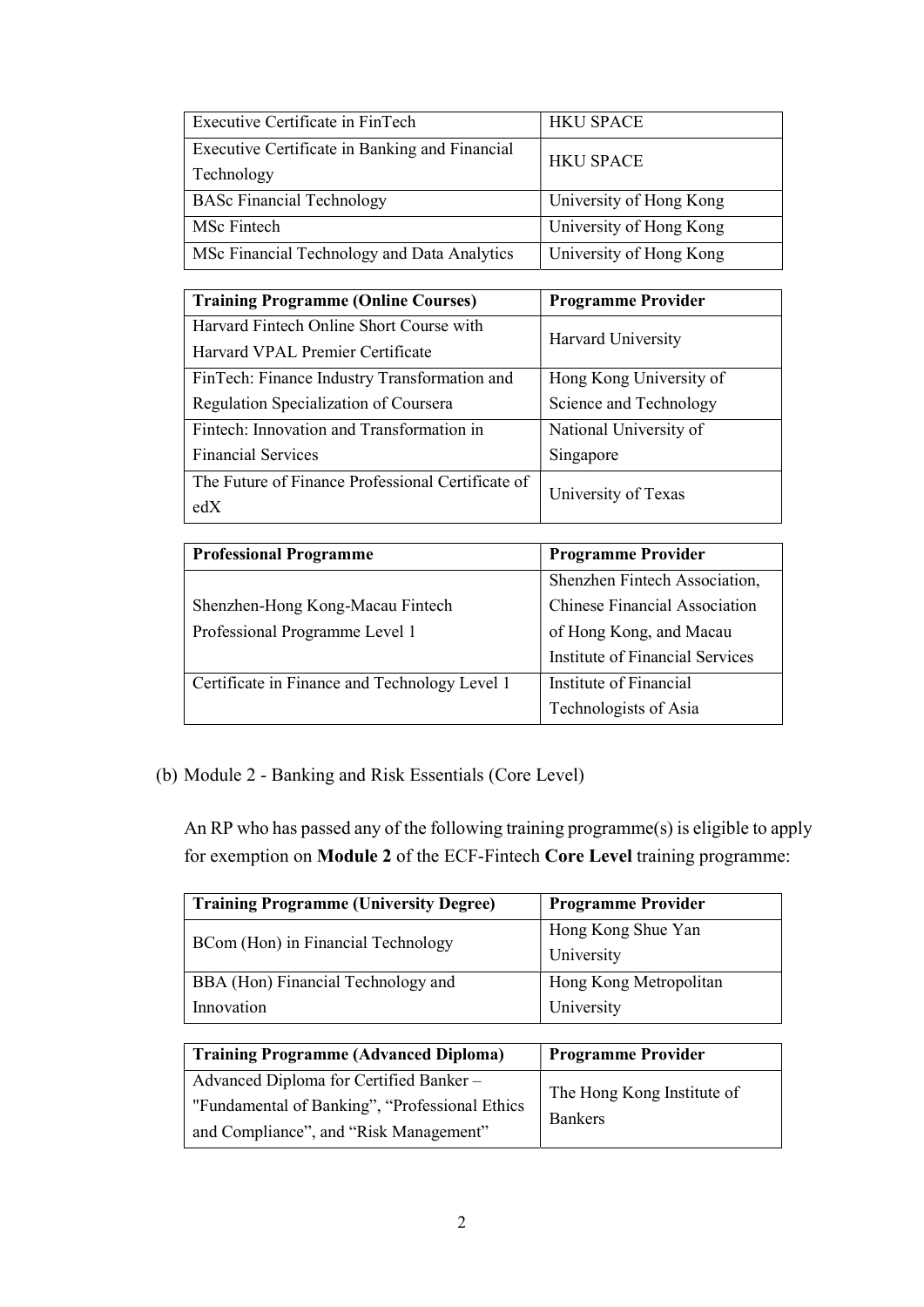| Advanced Diploma for Certified Banker -       |                                              |
|-----------------------------------------------|----------------------------------------------|
| "Fundamental of Banking", and ECF-Operational | The Hong Kong Institute of<br><b>Bankers</b> |
| Risk Management / ECF-Compliance - "Module"   |                                              |
| 2: Regulatory Framework and Compliance in the |                                              |
| Banking Industry"                             |                                              |

## (c) Module 4 Fundamental Software Development (Core Level)

 i) An RP who has passed any of the following training programme(s) is eligible to apply for exemption on Module 4 of the ECF-Fintech Core Level training programme:

| <b>Training Programme (University Degree)</b>  | <b>Programme Provider</b>    |
|------------------------------------------------|------------------------------|
| <b>BEng Fintech</b>                            | Chinese University of Hong   |
|                                                | Kong                         |
| <b>MSc Fintech</b>                             | Chinese University of Hong   |
|                                                | Kong                         |
| <b>BSc Computational Finance and Financial</b> | City University of Hong Kong |
| Technology                                     |                              |
|                                                | College of International     |
| Associate of Science (Financial Technology)    | Education, Hong Kong Baptist |
|                                                | University                   |
| MSc Finance (Fintech and Financial             |                              |
| Analytics)                                     | Hong Kong Baptist University |
| BSc (Hon) Financial Technology and Artificial  | Hong Kong Polytechnic        |
| Intelligence                                   | University                   |
| Doctor Financial Technology                    | Hong Kong Polytechnic        |
|                                                | University                   |
| BCom (Hon) in Financial Technology             | Hong Kong Shue Yan           |
|                                                | University                   |
| MSc Fintech                                    | Hong Kong University of      |
|                                                | Science and Technology       |
| Advanced Diploma in FinTech                    | <b>HKU SPACE</b>             |
| <b>BASc Financial Technology</b>               | University of Hong Kong      |
| <b>MSc Fintech</b>                             | University of Hong Kong      |
| MSc Financial Technology and Data Analytics    | University of Hong Kong      |